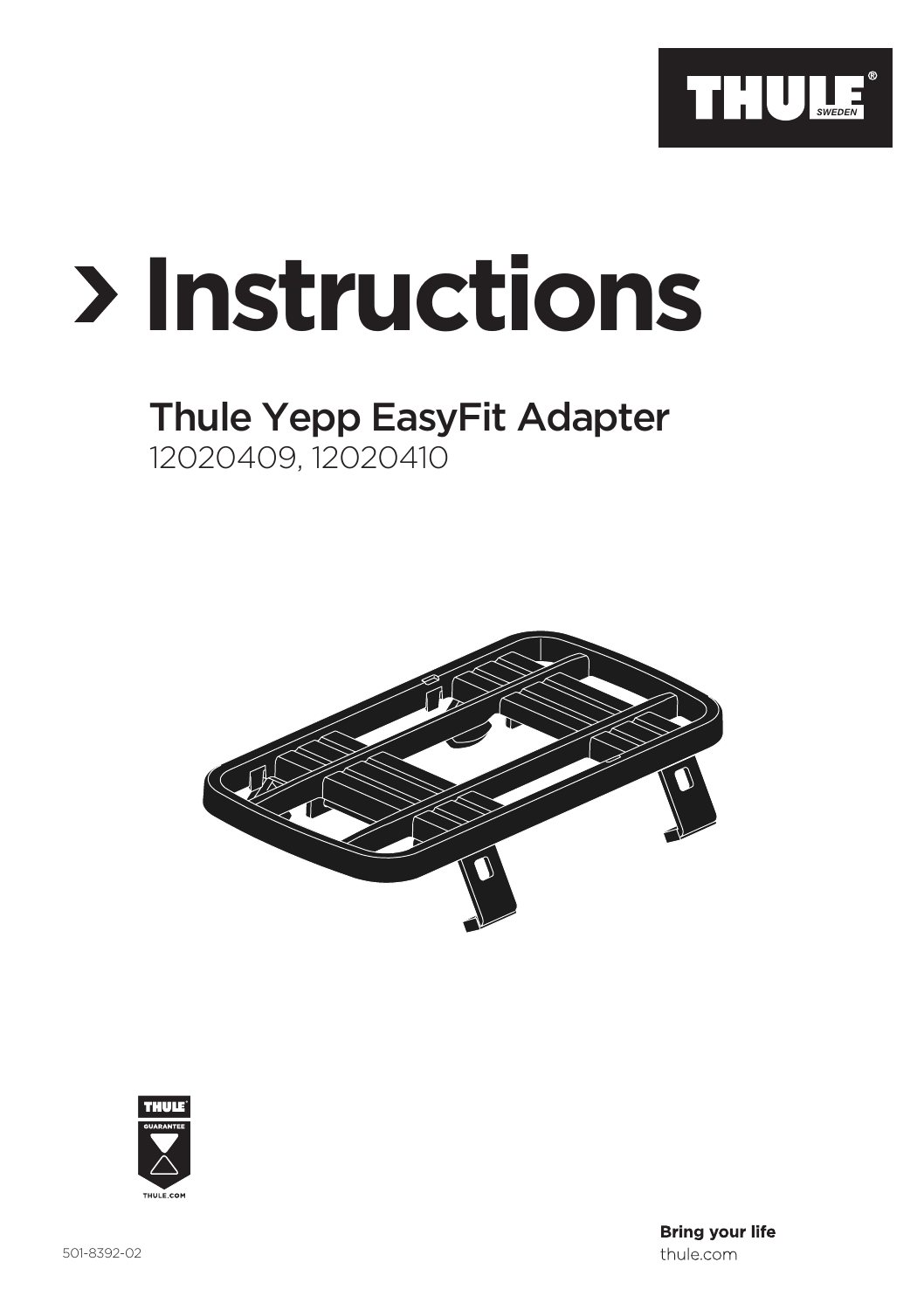- **EN:** WARNING Fit luggage carriers with width 110-170 mm in accordance with ISO 11234 and suitable for a minimum load of 25kg. When used with the Thule Yepp Junior: maximum carrier load 35kg.
- **DE:** WARNUNG Passend für Gepäckträger nach ISO 11234 mit einer Breite von 110-170mm und einer Traglast von mindestens 25 Kg. In Kombination mit dem Thule Yepp Junior beträgt die maximale Zuladung des Gepäckträgers 35 Kg.
- **NL:** WAARSCHUWING Geschikt voor bagagedragers met een breedte van 110-170 mm volgens ISO 11234 en geschikt voor een minimale belasting van 25 kg. In combinatie met de Thule Yepp Junior: maximale belasting 35 kg.
- **FR:** AVERTISSEMENT Pour porte-bagages avec une largeur de 110-170 mm selon la norme ISO 11234 et approprié pour une charge minimale de 25 kg. En cas combiné avec le Thule Yepp Junior: poids maximal 35kg.
- **ES:** ADVERTENCIA Apto para la mayoría de los portaequipajes con ancho 110-170 mm, de acuerdo con ISO 11234 y para una carga mínima de 25 kg. Cuando se usa con el Thule Yepp Junior: 35 kg de carga máxima.





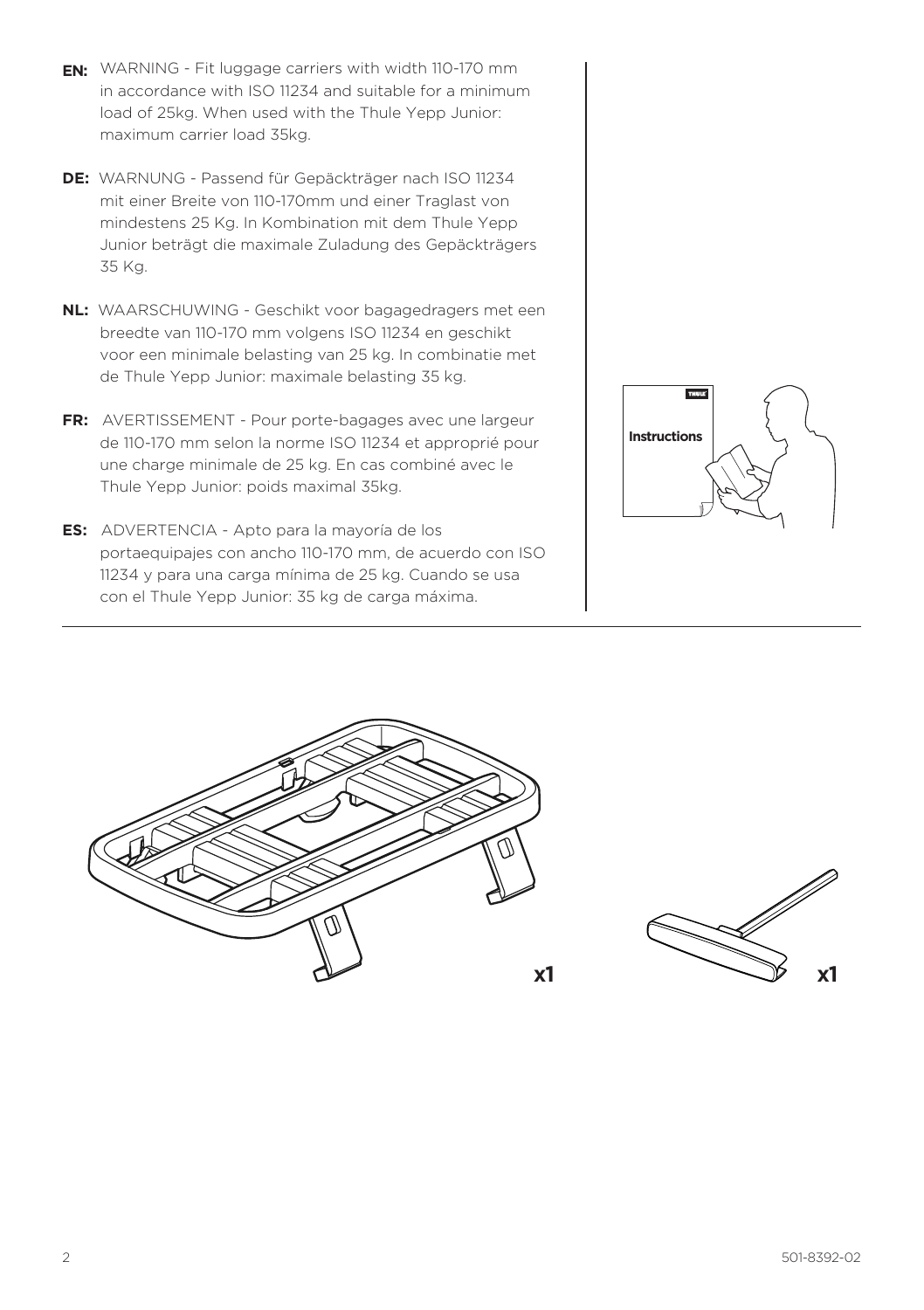

 $\ddot{\boldsymbol{\Theta}}$ 

 $\bullet$